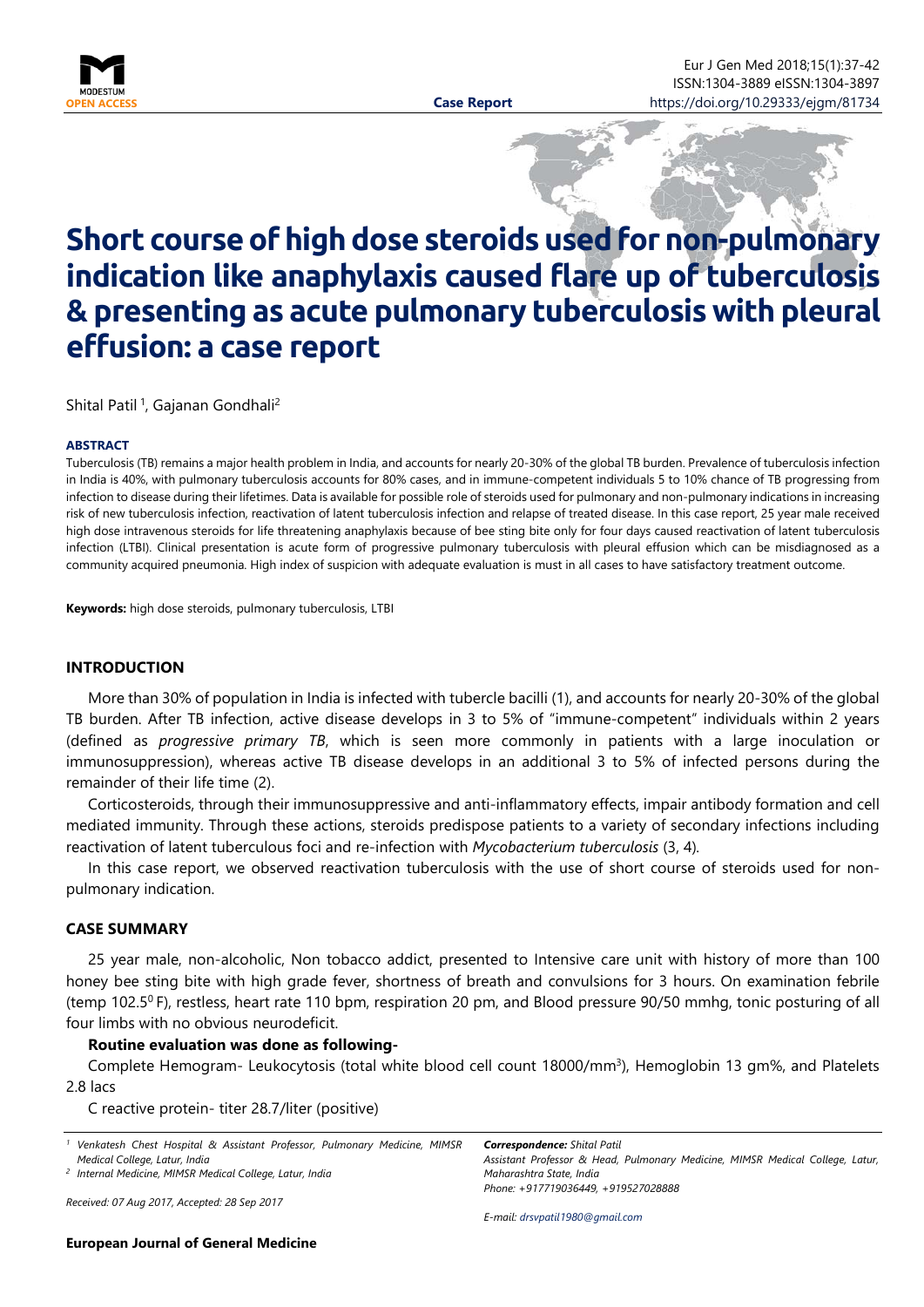

**Figure 1:** *Chest x-ray – Image 1*

Blood sugar level, Liver function tests and kidney function tests are normal

**Chest x-ray - Image 1-**Showing normal lung parenchyma with normal hilum and cardiophrenic and costophrenic angles are clear.

He was managed in Intensive care unit, oxygen, inotropic agents were started. Received High dose Intravenous Methylprednisolone 125 mg stat and 40 mg maintenance three times a day, given for 3 days with tapering dose on 4<sup>th</sup> day. After 4 days of therapy, patient's vital parameters were normal, general condition was improved and discharged from hospital on  $4<sup>th</sup>$  day of hospitalization.

After 2 weeks of discharge from hospitalization, patient developed acute onset pleuritic chest pain, localized to right lower axillary and infra-scapular and mammary area exaggerated on deep inspiration and relieved by breath hold. Additionally he was having cough with minimal sputum production, high grade fever, and shortness of breath grade II. On examination febrile, tachycardia and toxic presentation with normal respiratory rate and 98% oxygen saturation at room air. He was evaluated with hematological investigations and chest radiograph.

**Hemogram-** Hemoglobin 13.6 gm%, Total leucocyte count 9700/mm3, Platelets 5.25 lacs

Blood sugar level, liver function tests and kidney function tests were normal

ESR was 28 mm at the end of one hour

Sputum examination for gram stain was done showing multiple gram positive cocci in chains.

# **Chest x-ray PA view- (after 2 weeks of high dose intravenous steroids for 4 days)**

**Image 2-**Showing right lower zone opacification/consolidation obscuring right heart border suggests consolidation of right middle lobe.

Received intravenous Antibiotics third generation cephalosporin's as hospital protocol for community acquired pneumonia, repeated total counts and chest x-ray because of partial relief of symptoms. Hemogram was again showing normal white blood cell count, sputum for gram stain was same picture and Zeihl Nelson stain negative for Acid fast bacilli.

# **Chest x-ray after 48 hours of antibiotics therapy-**

**Image 3-**Showing worsening of parenchymal opacity with obliteration of costophrenic angle right side suggestive of pleural effusion. Classical 'tongue shape' opacity of right middle lobe collapse, crowding of right lower zone ribs and shift of diaphragm. Also note horizontal line of pleural fluid just behind the diaphragm.

We planned bronchoscopy to look for any endobronchial or peribronchial pathology causing right middle lobe collapse.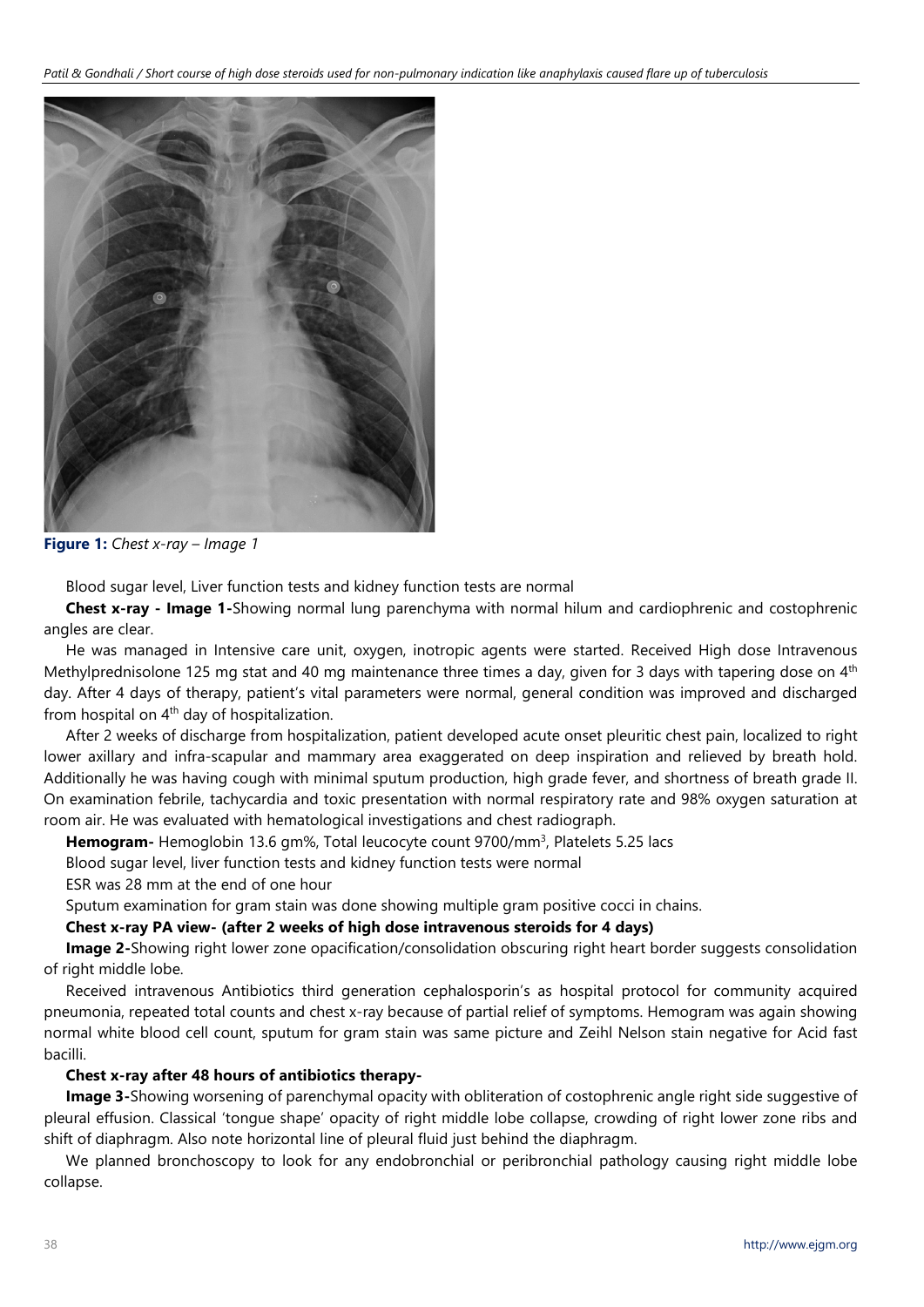

**Figure 2:** *Chest x-ray PA view- (after 2 weeks of high dose intravenous steroids for 4 days) – Image 2*



**Figure 3:** *Chest x-ray after 48 hours of antibiotics therapy – Image 3*

**Bronchoscopy image-Image 4-** Bronchoscopy image showing narrowed lumen of right middle lobe bronchus opening with increased rugosity. There is no clear endobronchial growth, but peribronchial compression due to lymph node enlargement is possible cause for narrowing and right lobe presentation on chest x-ray. We performed Transbronchial aspiration (TBNA) of bulge seen intraluminal from extrinsic compression and taken three transbronchial lung biopsies (TBLB) from right middle lobe.

**TBNA cytology** yields cellular material comprises of lymphocyte and macrophages without any evidence of granuloma, acid fast bacilli or histiocytes or any giant cells. There was no evidence of tuberculosis or malignancy.

**TBLB histopathology samples showing- Image 5** HPE 1- Epitheloid granuloma with giant cell

Histopathology sections of Bronchoscopic Transbronchial lung biopsy specimen shows bronchial mucosa along with separate fragments of caseous necrosis and intense lymphocytic infiltrate and incompletely formed epitheloid granuloma with occasional giant cell.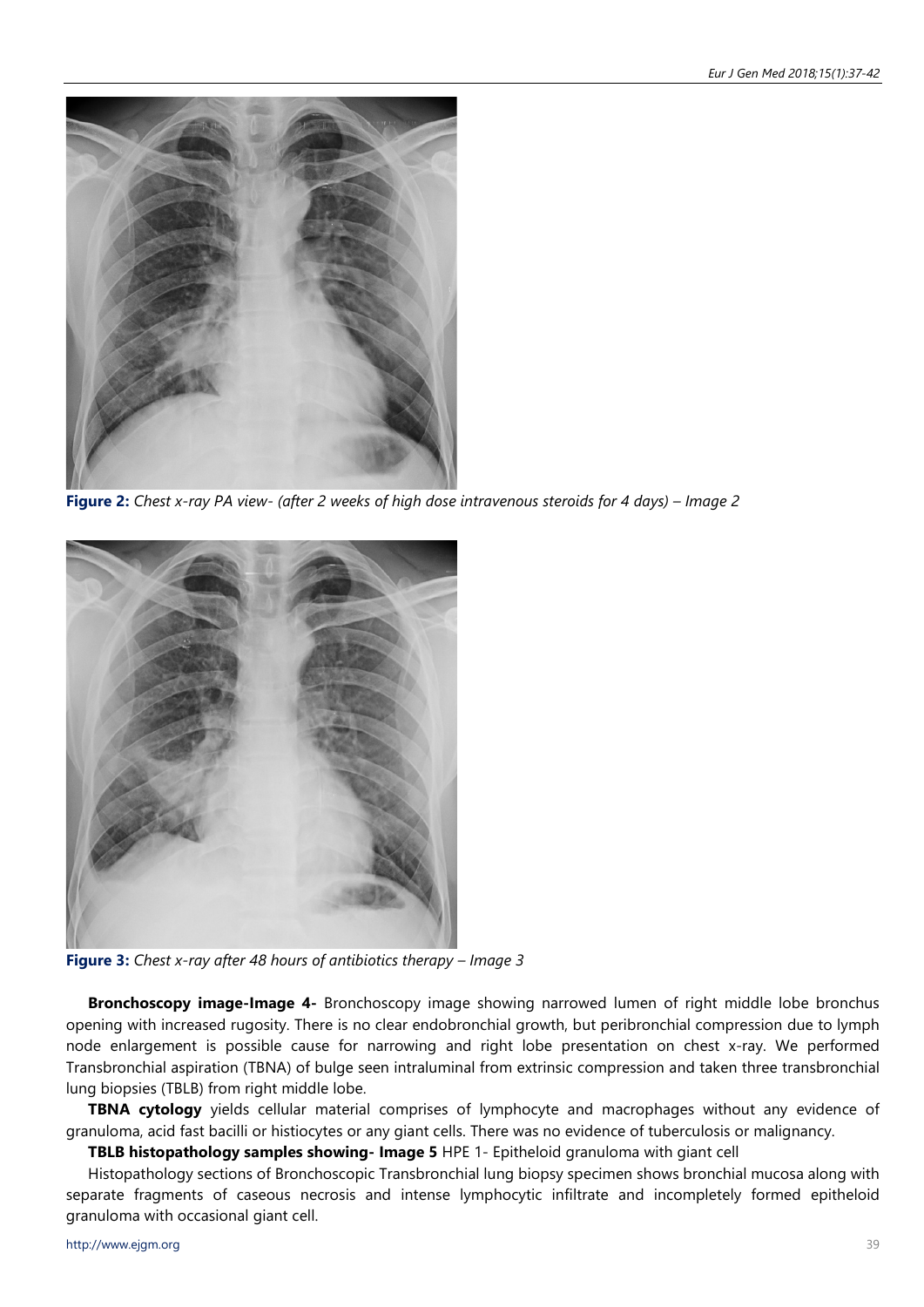*Patil & Gondhali / Short course of high dose steroids used for non-pulmonary indication like anaphylaxis caused flare up of tuberculosis* 



**Figure 4:** *Bronchoscopy image-Image 4*



**Figure 5:** *TBLB histopathology samples showing- Image 5*

# **Bronchial wash for Gene Xpert/MTB Rif analysis-**

Bronchial wash collected from right middle lobe and sent for Gene Xpert/MTB Rif analysis and showing MTB genome detection with negative rifampicin resistance, i.e drug sensitive tuberculosis.

Started Anti-Tuberculosis treatment with Isoniazid, Rifampicin, pyrazinamide and Ethambutol daily therapy for 2 months intensive phase and Isoniazid with Rifampicin give for 4 months to complete 6 months standard regimen to treat tuberculosis.

**After 14 days of Anti tuberculosis therapy (Image 6)-** Showing response to anti-tuberculosis treatment was excellent, resolving 'right middle lobe syndrome' opacity i.e. right middle lobe collapse consolidation and decreased density of consolidation. Also note resolving pleural effusion on right side.

**Chest X-ray PA view-** (after 6 months of anti-tuberculosis treatment) **Image 7-**Showing near complete radiological resolution of parenchymal opacity with cardiophrenic and costophrenic angles clear. As compared to previous chest xrays, after completion of anti-tuberculosis treatment there is no obvious residual pleural thickening at costophrenic angle, or any parenchymal lesion/opacity. There is 'thickening of oblique fissure' with diaphragmatic tenting on right side.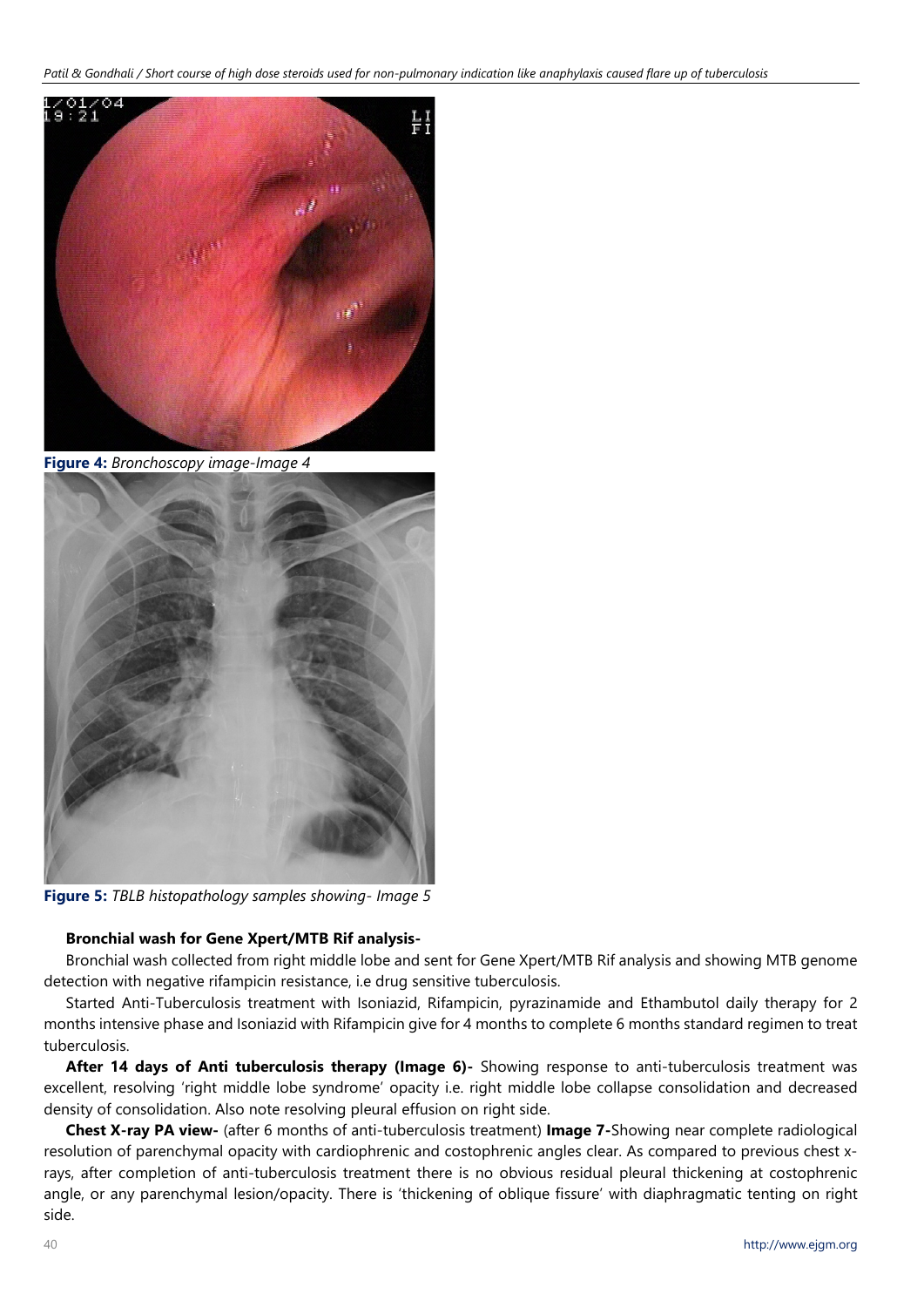

**Figure 6:** *After 14 days of Anti tuberculosis therapy (Image 6)*

# **DISCUSSION**

Corticosteroids, through their immunosuppressive and anti-inflammatory effects, impair antibody formation and cell mediated immunity. Through these actions, steroids predispose patients to a variety of secondary infections including reactivation of latent tuberculous foci and re-infection with *Mycobacterium tuberculosis* (3, 4)*.* 

The occurrence of TB also correlates with steroid dosing. One study even suggested that for each gram of prednisolone dose there was a 23% increment in the chance of developing TB (5). These effects are most evident if steroid doses exceed 0.03mg/kg/ day of Prednisolone or equivalent. At doses higher than 1 mg/kg/day, a marked increase in susceptibility to a wide variety of infections is experienced after several weeks. Treatment for less than 5 days appears to have less effect on immune function and predisposition to infections. Continuous therapy has longer and more profound immunosuppressive effects as compared to intermittent therapy (6).

Different systemic steroids, taken by mouth or given by injection, used in dermatology practice include hydrocortisone, prednisone, prednisolone, methylprednisolone, triamcinolone, dexamethasone and betamethasone. These differ in their relative anti-inflammatory and mineralocorticoid activity, plasma half-life and duration of ACTH suppression. Treatment regimen is called low-dose if <10mg/day prednisolone or equivalent is used and high-dose when >20mg prednisolone per day is prescribed. Similarly, steroid treatment is called short-term treatment when used for  $\leq$ 3 weeks and long-term when given for >4 weeks (7).

The role of steroid therapy in precipitating tuberculosis is controversial, while some maintain that steroid therapy might cause exacerbation of active or apparently inactive tuberculosis (8).

# **Medical Conditions (Other than HIV) That Increase Risk of Progression of TB Infection (2):**

Injection drug use Silicosis Diabetes mellitus Chronic renal failure Lymphomas, leukemias Cancers of the head, neck and lung Malnutrition (weight loss \_ 10% below ideal body weight) Gastrectomy or jejunoileal bypass Children younger than 4 yr who are exposed to persons at high risk for TB Patients who receive immunosuppressive agents (including prednisone < 15 mg/d for < 1 month and TNF blocking

agents)